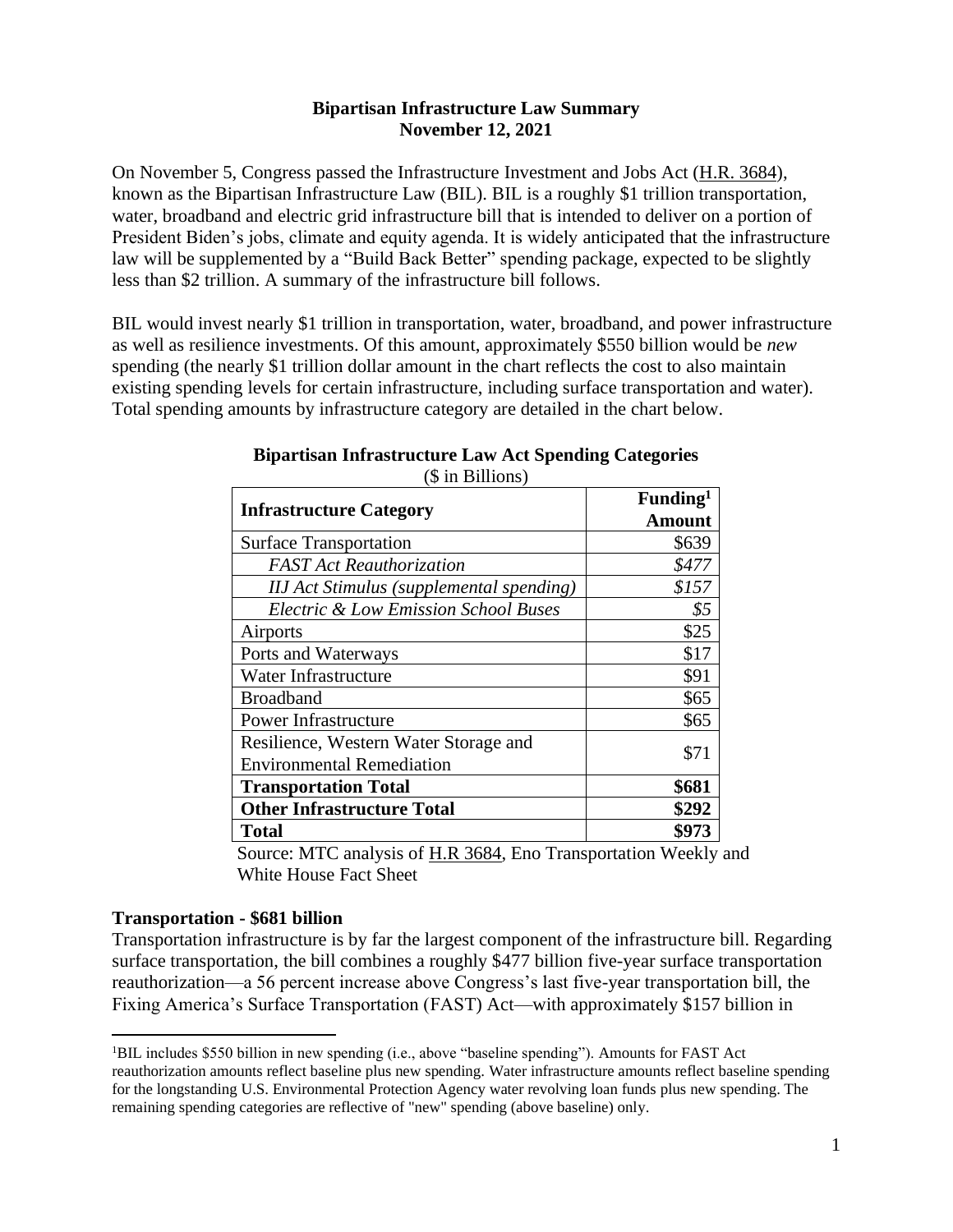supplemental one-time stimulus funding to be distributed to more than two dozen grant programs over five years.<sup>2</sup> We estimate that the bill would provide about \$4.5 billion in "guaranteed" funding for the Bay Area via the highway and transit formula funds that MTC distributes. We also expect Bay Area projects to receive a share of the state's \$4.2 billion in bridge repair funds and dedicated resources for zero emission vehicle charging and resilience projects. Attachment A provides a more detailed overview of the surface transportation provisions of the bill.

The most unprecedented element of the deal is in the scale of new discretionary grants that would be administered by the U.S. Department of Transportation (USDOT); the bill would authorize approximately \$140 billion in competitive grant funding that could help fund Bay Area surface transportation priorities). See page 3 of Attachment A for additional details on the discretionary grants.

The bill would also provide funding for airports, ports and waterways, as shown in the chart on Page 1.

# **Water Infrastructure**

Water infrastructure would be funded at approximately \$91 billion and—similar to surface transportation—includes a reauthorization of drinking and wastewater funding (\$36 billion) and provides supplemental one-time stimulus funding to targeted programs. Nearly \$53 billion would be distributed through the existing drinking water and clean water state revolving loan funds (\$26.4 billion each) which provide grants to states for loans supporting water infrastructure and water quality improvement projects. An additional \$15 billion would be available for lead pipe replacement (to be administered through drinking water state revolving loan funds) and \$10 billion to address emerging pollutants. The remaining funding would be distributed through various other programs.

# **Broadband/High-Speed Internet**

The infrastructure bill provides \$65 billion to help build out broadband infrastructure, assist states with developing and implementing digital equity plans, and to subsidize the cost of Internet service for low-income households. Of the funding, \$42.5 billion would be reserved for a U.S. Department of Commerce broadband buildout grant program for states. Each state would receive a minimum of \$100 million; remaining grant funding would be determined via a formula based on each state's proportionate number of underserved and high-cost locations. Another significant component of the broadband proposal is a \$30/month voucher that low-income families may use for Internet service (\$14.2 billion cost). This subsidy builds on the existing Emergency Broadband Benefit established during the pandemic, removing any sunset date for the benefit and expanding eligibility to more low-income households. An estimated 10.6 million Californians would be eligible for the benefit, according to a [White House fact sheet.](https://www.whitehouse.gov/wp-content/uploads/2021/08/CALIFORNIA_The-Infrastructure-Investment-and-Jobs-Act-State-Fact-Sheet.pdf)

<sup>2</sup> Of the \$477 billion in FAST Act reauthorization funds, only \$383 billion in funding is tied to contract authority, which is a mandatory form of budget authority. This provides a degree of certainty that authorized funding will be available each fiscal year. There is much less certainty that the remaining \$94 billion will ultimately be funded by Congress. Intercity and freight rail comprises 38 percent of this "uncertain" funding, multimodal grant programs account for 24 percent, Capital Investment Grants (which fund transit expansion and modernization) and Federal Highway Administration discretionary grants each account for roughly 16 percent and the remaining funds are directed to research, motor carrier safety and other areas. The full \$477 billion is reflected in this summary to demonstrate the full scope of authorized funding in BIL.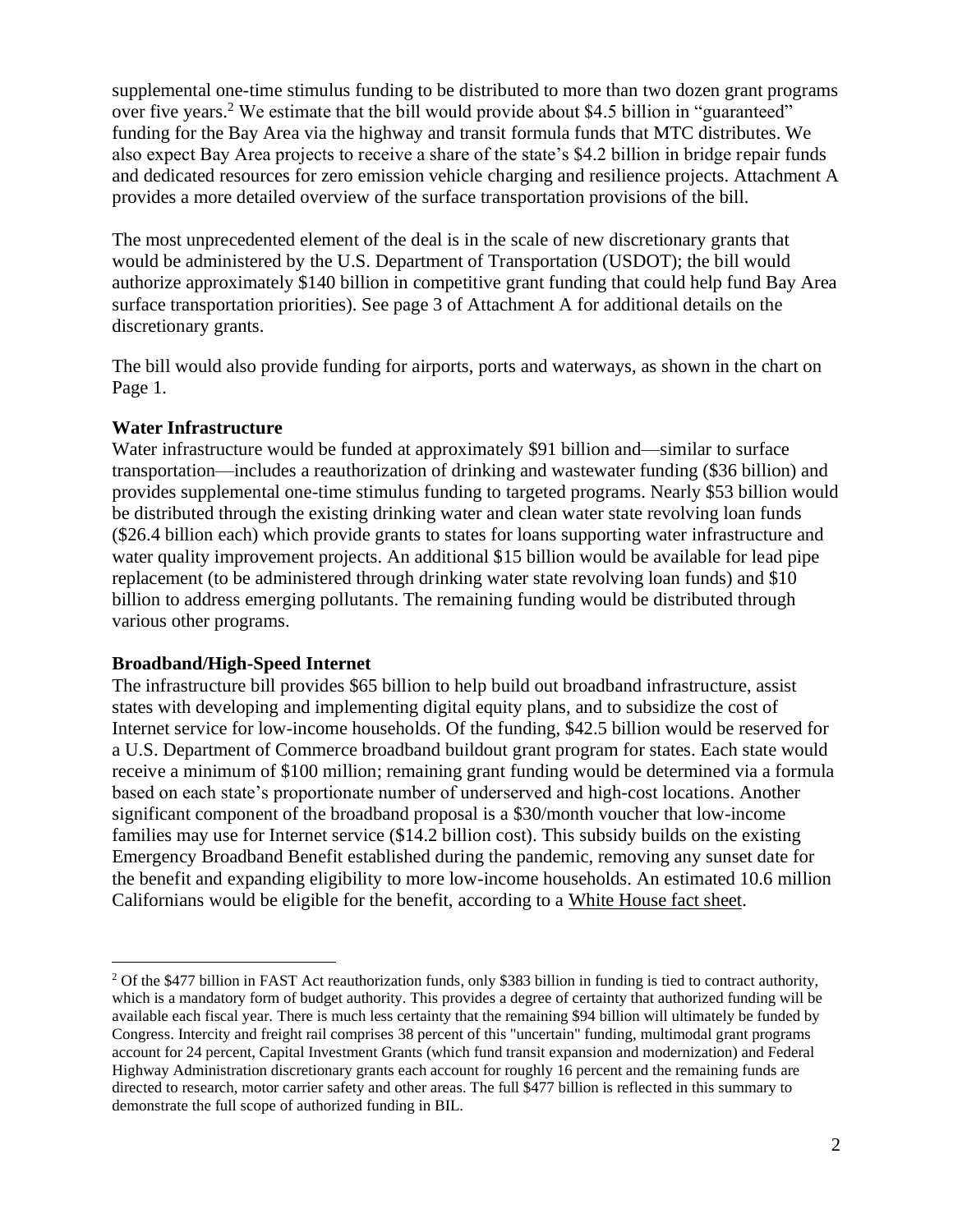# **Power Infrastructure and Clean Energy**

BIL includes \$65 billion to upgrade power infrastructure and increase energy efficiency, creates a new Grid Deployment Authority, and invests in clean energy research and technology. Investments of interest include: \$5 billion in grants to states, grid operators, and other entities to harden the electric grid against extreme weather events, \$5 billion for demonstration projects aimed at hardening and enhancing grid resilience, \$3 billion for the [Smart](https://www.energy.gov/oe/information-center/recovery-act-smart-grid-investment-grant-sgig-program)  [Grid Investment Matching Grant Program](https://www.energy.gov/oe/information-center/recovery-act-smart-grid-investment-grant-sgig-program) with expanded eligibilities to include improvements that increase flexibility in responding to natural disasters and fluctuating demand , \$8 billion to establish at least four regional clean hydrogen hubs, \$550 million for the Energy [Efficiency and](https://www.energy.gov/eere/wipo/energy-efficiency-and-conservation-block-grant-program)  [Conservation Block Grant Program](https://www.energy.gov/eere/wipo/energy-efficiency-and-conservation-block-grant-program) to support state and local governments in investing in energy efficiency and conservation projects and \$225 million for a Department of Energy competitive grant program for states or regional partnerships to update their building energy codes.

# **Resilience, Western Water Storage, Environmental Remediation**

The bill would provide about \$71 billion for resilience, western water storage and remediation, including funding for wildfire resilience, flood mitigation, and ecosystem restoration. Regarding wildfires, the bill includes \$3.3 billion for wildfire risk reduction efforts, including controlled burns, community wildfire defense grants, and funds to boost federal firefighter salaries. The bill would additionally provide \$2 billion for federal ecological restoration projects to support fuel reduction. Other investments of interest:

- \$3.5 billion to supplement the [Weatherization Assistance Program](https://www.energy.gov/eere/wap/weatherization-assistance-program) that reduces energy costs for low-income households $3$
- \$1 billion is provided for the Federal Emergency Management Administration (FEMA)'s Building Resilient Infrastructure and Communities (BRIC) grants
- \$1 billion for a new grant program for states and local governments to develop and implement cybersecurity plans
- \$24 million for San Francisco Bay restoration (funds will go to EPA) and \$132 million for the National Estuary Program, of which **an** *estimated* **\$4.5 million would come directly to the San Francisco Estuary Partnership** over five years (\$900,000/year). This would more than double the Partnership's current annual federal funding of approximately \$700,000.
- \$17 billion for Army Corps of Engineers flood mitigation and waterways management planning and projects, including \$11.6 billion for construction (intended to support both unfunded projects in the Army Corps pipeline and new construction).<sup>4</sup>
- More than \$8 billion for water storage, recycling, and ecosystem restoration intended to help make California and other western states more resilient to drought
- \$1.2 billion over five years for brownfield remediation
- \$3.5 billion for superfund remediation

<sup>&</sup>lt;sup>3</sup> Weatherization funding could also be categorized under "power infrastructure and clean energy" funding.

<sup>4</sup> Based on external infrastructure bill analyses, staff attributed Army Corps funding to the "resilience" category, though a portion of the \$17 billion most likely accounts for a significant amount of the "ports and waterways" funding listed in the chart on Page 1.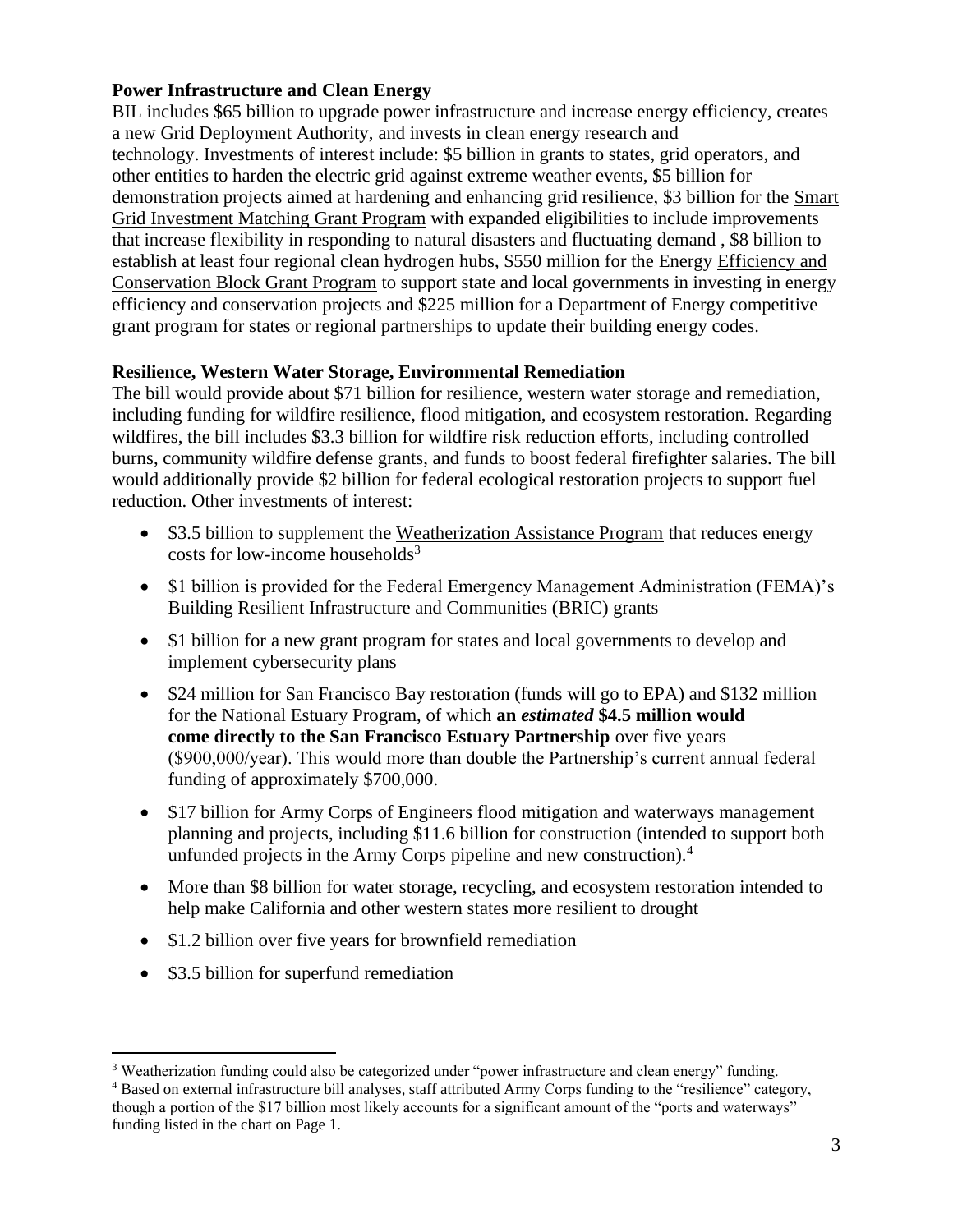# **Summary of Surface Transportation Provisions of the Bipartisan Infrastructure Law November 12, 2021**

This writeup provides highlights of the surface transportation aspects of the Infrastructure Investment and Jobs Act—known as the Bipartisan Infrastructure Law (BIL)—with a focus on Bay Area impacts. As shown in the chart below, the bill combines a \$477 billion five-year surface transportation reauthorization—a 56 percent increase above Congress's last five-year transportation bill, the Fixing America's Surface Transportation (FAST) Act—with approximately \$157 billion in supplemental one-time stimulus funding to be distributed to more than two dozen grant programs over five years.<sup>1</sup>

#### **Investment and Jobs Act vs. FAST Act Comparison Chart**

|                                 | <b>FAST Act</b><br>$(FY 2016-2020)$ | <b>BIL</b><br>$(FY 2022-2026)$ | $\frac{6}{9}$<br><b>Increase</b> |
|---------------------------------|-------------------------------------|--------------------------------|----------------------------------|
| <b>Surface Transportation</b>   |                                     |                                |                                  |
| Authorization                   | 305 billion                         | 477 billion                    | 56%                              |
| <b>One-time General Fund</b>    |                                     |                                |                                  |
| advance appropriation)          |                                     | 157 billion N/A                |                                  |
| <b>Total Authorized Funding</b> | 305 billion                         | 634 billion                    | 108%                             |

Chart does not yet reflect the fiscal year (FY) 2018 through FY 2020 Highway Improvement Program and Transit Infrastructure Grants, which supplemented highway and transit funding.

# **Bay Area Highway and Transit Formula Funding Increase**

BIL would substantially boost the Bay Area transit formula resources that MTC distributes, and the Bay Area would receive a lesser but not insignificant boost in flexible highway funds. Initial estimates are below and are subject to change.

#### *Bay Area Transit*

The infrastructure bill would provide the Bay Area \$3.4 billion in transit formula funds over five years vs. the \$2.3 billion in Federal Transit Administration (FTA) formula funds over the FAST Act period, as shown below.

|                             | <b>FAST Act</b>    | <b>BIL</b>                  | <b>5-Year Funding</b> |  |  |  |  |
|-----------------------------|--------------------|-----------------------------|-----------------------|--|--|--|--|
|                             | $(FY 2016-2020)^1$ | (FY 2022-2026) <sup>2</sup> | <b>Increase</b>       |  |  |  |  |
| <b>State of Good Repair</b> | \$1.1 billion      | \$1.7 billion               | \$0.7 billion         |  |  |  |  |
| <b>Urbanized Area</b>       | \$1.1 billion      | \$1.5 billion               | \$0.4 billion         |  |  |  |  |
| <b>Other</b>                | \$0.1 billion      | \$0.2 billion               | \$0.1 billion         |  |  |  |  |
| <b>Total</b>                | \$2.3 billion      | \$3.4 billion               | \$1.1 billion         |  |  |  |  |

**Bay Area Transit Formula Fund Estimate**

Sums may not total due to rounding. FAST Act and BIL amounts include funding from supplemental appropriations.

<sup>1</sup> Transportation authorization bill funding reflects both Highway Trust Fund (HTF) amounts—which are essentially "guaranteed"—in addition to those funding amounts authorized but subject to the uncertainty of the annual appropriations process. The FAST Act's \$305 billion price tag reflected \$282 in HTF proceeds and only \$23 billion in general funds while the infrastructure bill would provide \$383 billion in HTF funding, with \$94 billion in general funds subject to annual appropriations. Congress would need to take additional action each year to meet the full authorized levels for Capital Investment Grants (which fund transit capital and modernization projects) and the many other important BIL programs. See pages 3-5 for more on funding certainty for grants of interest.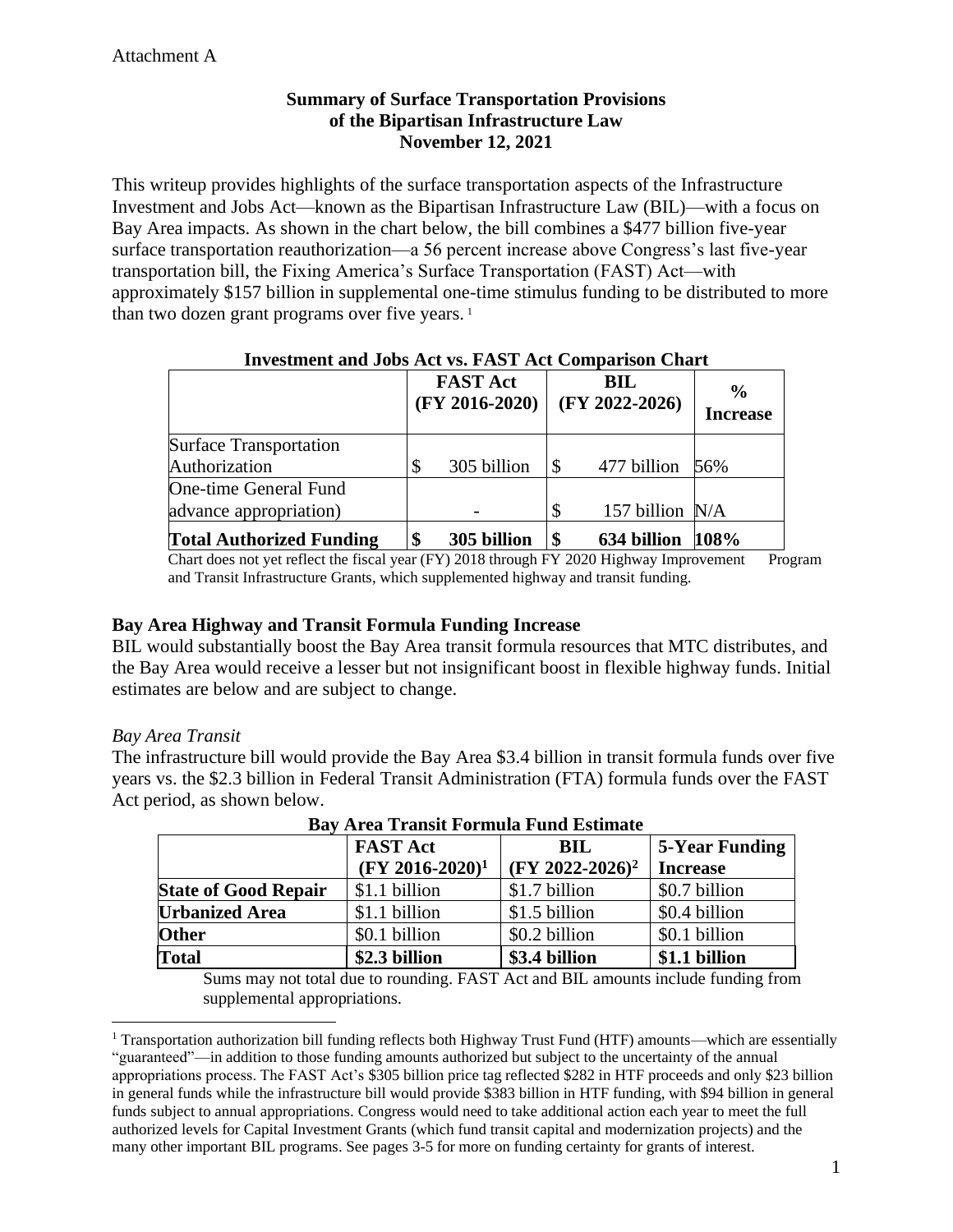# Attachment A

This funding increase would be a result of both a big boost in the federal transit formula funding from the Highway Trust Fund (HTF)—a big win for the long-term as it would be very unusual for HTF-funded federal transit (and highway) program funding levels to fall below this new baseline after five years at this funding level—and because of additional one-time supplemental stimulus funding to the Section 5337 State of Good Repair program, which we advocated for along with our large transit system partners across the country.

### *Bay Area Flexible Highway, Climate and Bike/Ped Formula Funding*

BIL would increase five-year funding totals for flexible highway program funding in the Bay Area from approximately \$880 million to \$1.1 billion. Note that much of this increase is due to the new, highly flexible Carbon Reduction formula program, which the Senate funded at the expense of increasing the Congestion Mitigation and Air Quality Improvement (CMAQ) Program. Like CMAQ, the Carbon Reduction Program has broad eligibilities including public transit, high occupancy vehicle projects and congestion pricing. See chart below:

|                               | <b>FAST Act</b>  | <b>BIL</b>       | <b>5-Year Funding</b> |  |  |  |  |
|-------------------------------|------------------|------------------|-----------------------|--|--|--|--|
|                               | $(FY 2016-2020)$ | $(FY 2022-2026)$ | <b>Increase</b>       |  |  |  |  |
| <b>Surface Transportation</b> |                  |                  |                       |  |  |  |  |
| Program                       | \$473 million    | \$603 million    | \$130 million         |  |  |  |  |
| <b>CMAQ</b>                   | \$367 million    | \$368 million    | \$1 million           |  |  |  |  |
| Transportation                |                  |                  |                       |  |  |  |  |
| <b>Alternatives Program</b>   | \$38 million     | \$70 million     | \$32 million          |  |  |  |  |
| <b>Carbon Reduction</b>       |                  |                  |                       |  |  |  |  |
| Program $(new)$               |                  | \$71 million     | \$71 million          |  |  |  |  |
| <b>Total</b>                  | \$878 million    | \$1.1 billion    | \$234 million         |  |  |  |  |

#### **Bay Area Highway Formula Fund Estimate**

Note: Transportation Alternatives Program amount reflects only those program funds suballocated to the Bay Area for the regional Active Transportation Program; does not include the Bay Area's share of the states "any area" funds.

Encouragingly, metropolitan planning resources that come directly to MTC would increase as well, with the Metropolitan Planning program increasing by about 30 percent overall compared to FAST Act levels (FAST Act FY 2016-2020 vs. proposed FY 2022-2026 funding).

# **California Funding for Bridges, Resilience and Electric Vehicle Charging Infrastructure**

The State of California would receive a **much larger** increase in formula funds (proportionately and dollar amount) compared to the suballocated formula programs, including five-year totals of approximately \$4.2 billion from a flexible new bridge repair formula program (\$27.5 billion nationwide) and approximately \$380 million for electric vehicle charging infrastructure. Additionally, California would receive over the five-year timeframe roughly \$2.6 billion in funding that could be used for resilience-focused investments, \$630 million from a new resilience-focused formula program for states and up to \$1.9 billion of the state's anticipated \$12.8 billion in National Highway Performance Program (NHPP) highway funding (highway and bridge resilience would be newly eligible for up to 15 percent of NHPP funding). We expect there will be legislation at the state level to implement these new programs, providing an opportunity to advocate for an approach that maximizes funding for the Bay Area.

Additionally, California's Trade Corridors Enhancements Program and "any area" Active Transportation Program would both be expected grow in accordance with the funding increases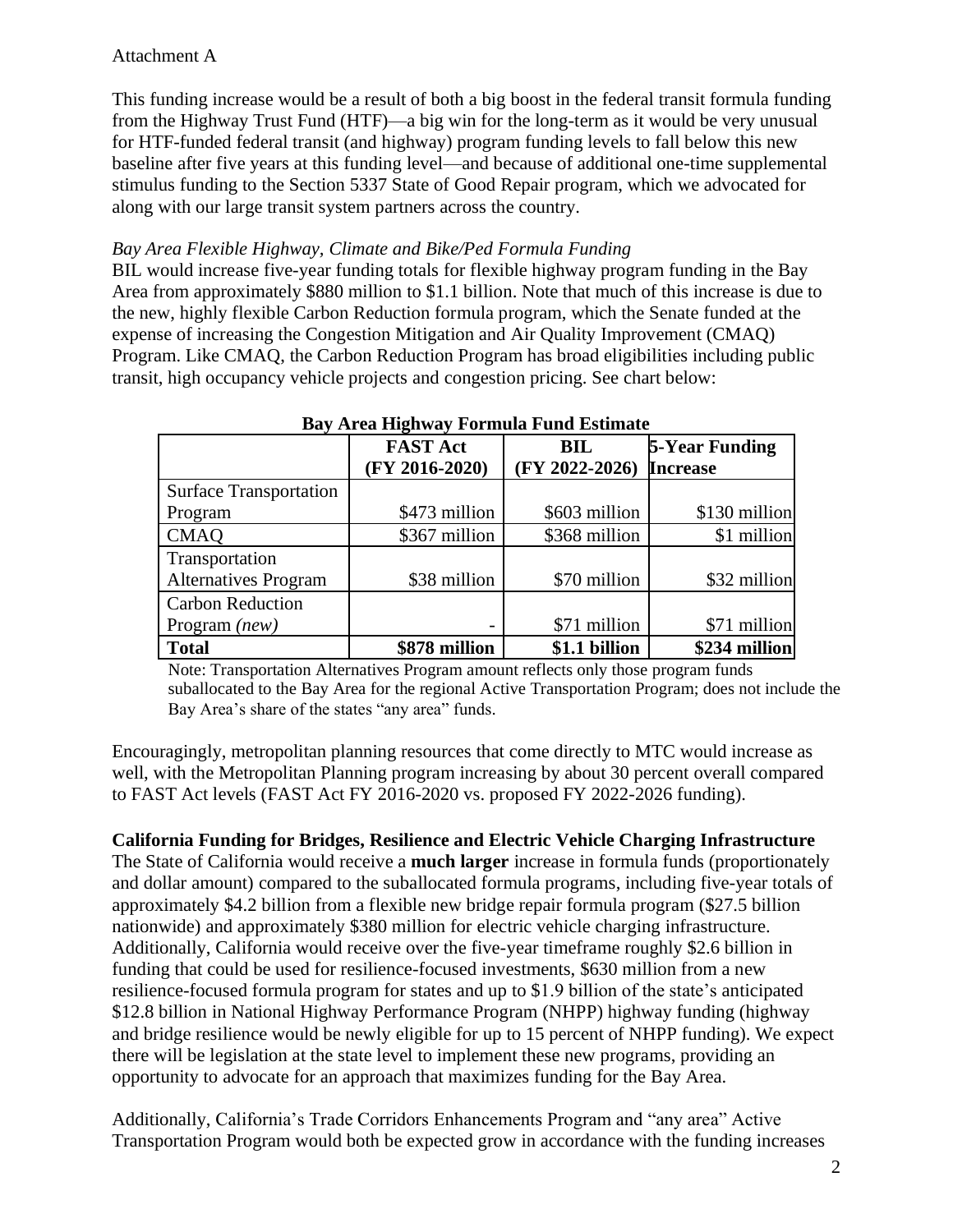proposed for the federal freight formula program and federal Transportation Alternatives Program since state law directs these federal funds to these programs.

# **Opportunity for Bay Area Projects to Compete for more than \$100 billion in Discretionary Grants**

Bay Area projects (large and small) could also receive substantial direct federal investment via funding for existing and new discretionary grant programs. In addition to huge dollar amounts, the focus of the grant programs reflects many of the Plan Bay Area 2050 priorities and in general the selection criteria are Bay Area/large metro-friendly (ex: points for national and regional economic benefits). Grant programs of interest are listed below.

We have identified approximately \$140 billion in grant funding that could fund Bay Area priority projects. Of this, roughly \$100 billion is "guaranteed" funding—i.e., grants are either funded from the Highway Trust Fund (HTF) or one-time supplemental general fund stimulus (upfront stimulus)—while the approximately \$40 billion in non-stimulus general fund authorizations (GF) are much less certain as they are subject to annual appropriations. Of note, BIL authorizes tens of billions of dollars for additional grants for programs that are either targeted to non-Bay Area geographies or target projects that typically fall outside the scope of Plan Bay Area 2050 investment priorities (such as wildlife crossings).

# **Transit, Bridge, Climate, Rail, Safety, and Priority Project Discretionary Grant Programs**

(Note: National five-year totals. Fund sources listed to provide indication as to level of certainty that the funding will be made available.)

# *Highway and Bridge*

- Bridge Investment Program \$15.8 billion for a new bridge program
	- o \$9.2 billion in upfront stimulus funding, plus \$3.3 billion guaranteed from the reauthorization (HTF) and \$3.3 billion in general funds subject to annual appropriations
	- o Program would provide multi-year grants for major bridge improvements, like full funding grant agreements for bridges. BATA bridges and Golden Gate Bridge could apply. Smaller projects could be funded too.
- Charging and Fueling Infrastructure Grants (alternative fuel vehicles) \$2.5 billion (HTF)
- Rural Surface Transportation Grant Program \$2 billion (HTF)
	- o Grants for highway and bridge improvement, freight and safety projects in urbanized areas less than 200,000 in population. Travel demand management projects are also eligible.
	- o States, regional transportation planning organizations, local governments, and multijurisdictional groups may apply.

# *Transit and Intercity Passenger Rail*

- Capital Investment Grants \$23 billion
	- o \$8 billion in one-time upfront stimulus funding plus \$15 billion subject to appropriation (vs. \$12 billion in the FAST Act).
	- o Program funds transit modernization and expansion projects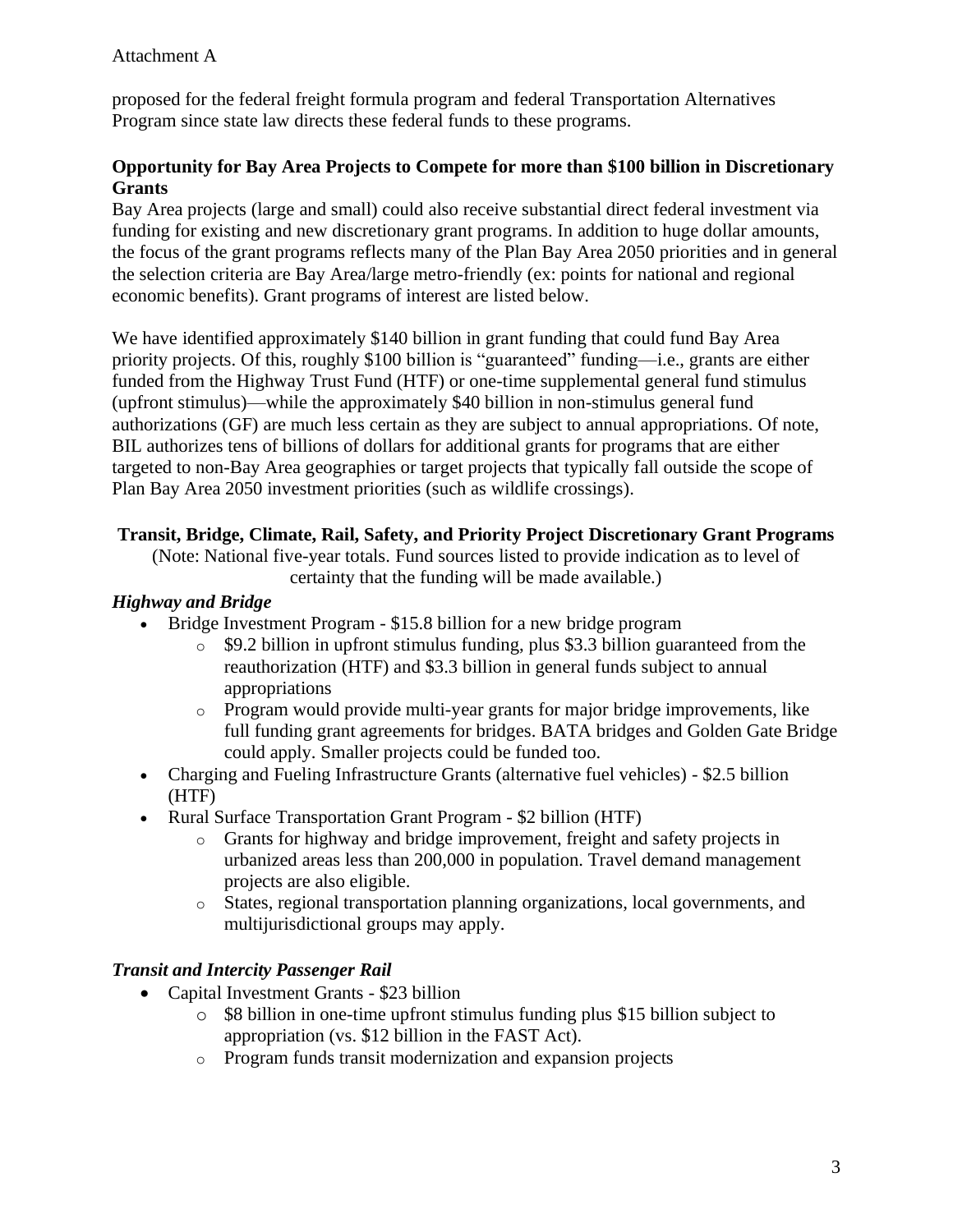# *Transit and Intercity Passenger Rail, cont.*

- Federal-State Partnership for Intercity Passenger Rail \$43.5 billion total; Up to \$19.5 billion eligible to be spent outside of the Northeast Corridor.
	- o \$36 billion in upfront funding, of which at least \$12 billion may be spent outside the Northeast Corridor; \$7.5 billion in additional funds subject to annual appropriations, of which not less than \$3.4 billion must be spent outside the Northeast Corridor)
	- o Expanded eligibilities to allow program to fund new and expanded intercity rail (e.g., California High Speed Rail), in addition to the program's historic focus on Amtrak and other intercity rail service's state of good repair
- Consolidated Rail Infrastructure and Safety Improvements (CRISI) \$10 billion
	- o \$5 billion in upfront stimulus funding and \$5 billion subject to annual appropriations
	- o Program funds rail safety, efficiency and reliability improvements. Examples of eligible projects include capital projects to reduce congestion and facilitate ridership growth and highway-rail grade crossing improvements.
- Railroad Crossing Elimination Program \$5.5 billion
	- o New program funded at \$3 billion in upfront stimulus funding and \$2.5 billion subject to annual appropriations
	- o Supplements the longstanding Rail-Highway Grade Crossing program funding that is distributed to states via formula, funded through the HTF at \$1.2 billion (FAST Act funded the program at \$1.1 billion).
- Low- and Zero-Emission Bus Program (transit) \$5.6 billion
	- o \$375 million guaranteed from the reauthorization (HTF) and \$5.25 billion in upfront stimulus
- ADA Accessibility Improvements for Legacy Rail Systems \$1.75 billion (upfront stimulus) *(new program)*
- Competitive Grants for Rail Vehicle Replacement \$1.5 billion (HTF)
- Electric or Low-Emission Ferry Program \$500 million
	- o \$250 million in upfront stimulus funding, plus \$250 million subject to annual appropriations
- Federal Transit Administration (FTA) Ferry Program \$150 million (HTF)
	- o Extension of existing FTA discretionary ferry program.

# *Nationally Significant Mobility and Goods Movement*

- National Infrastructure Project Assistance \$15 billion
	- o \$5 billion in upfront stimulus funding and \$10 billion subject to annual appropriations
	- o Program would provide multiyear grant agreements for large projects
	- o Multimodal eligibility, including for integrated intercity and commuter rail projects, as advocated by MTC and national partners
- INFRA (multimodal freight program) \$8 billion
	- $\circ$  \$4.8 billion from the HTF and \$3.2 billion in upfront stimulus appropriations
- Port Infrastructure Development Program \$2.25 billion in upfront stimulus
	- o Existing program to fund projects that improve safety, efficiency, or reliability of goods moving into and out of ports. BIL funds may also be used for port resiliency, greenhouse gas emissions reductions, and air quality improvements.